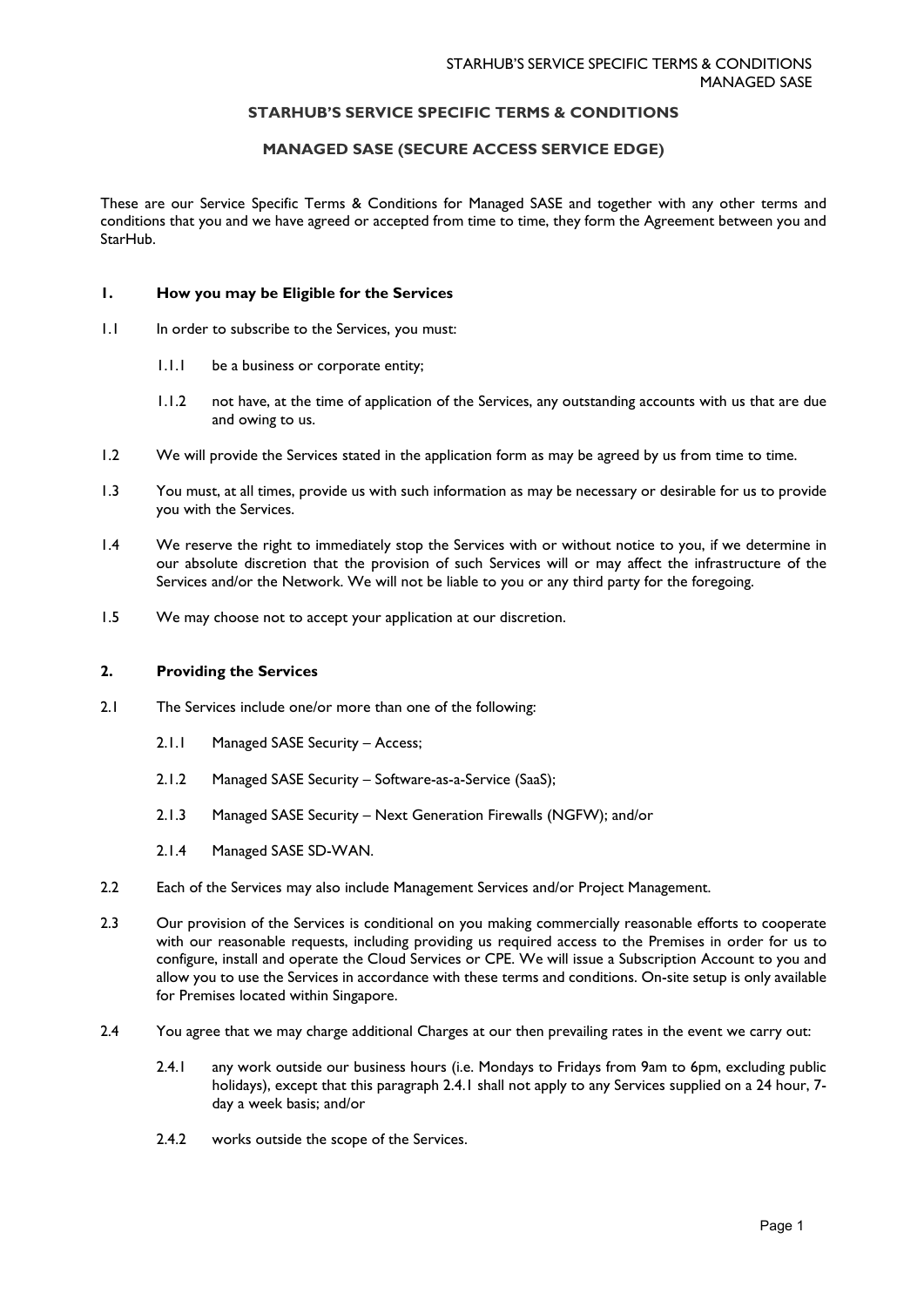- 2.5 Where you request that we provide any Works within a specific period, we shall, in consultation with you, determine the commencement date for the provision of the Services and this date will be known as the ready for service ("**RFS**") date. We provide an additional 2 months of grace period for the subscription applicable to services under 2.1.1, 2.1.2 and 2.1.4, and an additional 3 months of grace period for the subscription applicable to services under 2.1.3. The grace period is calculated based on the email delivery date of authorisation codes from the third-party vendor after they receive the purchase order. The RFS date will not extend beyond the mentioned grace period regardless of project status. We have the right to start charging you based on the indicated RFS date. The RFS date will be stated in our application form. We reserve the right to change the RFS date without liability.
- 2.6 We will: (i) provide support to you through our hotline for the purchased Services at no additional charge ; and (ii) use commercially reasonable efforts to make the Services available within the mutually agreed Services Level Agreement, except for: (a) planned downtime and scheduled upgrades; or (b) any unavailability caused by circumstances beyond our reasonable control, including acts of God, requirements of any governmental or regulatory authority, war, national emergency, acts of terrorism, accident, fire, lightning, equipment failure, cyber-attacks (including any type of offensive manoeuvre that targets computer information systems, infrastructure, computer networks or personal computer devices), computer software or Software malfunction (including due to malicious software programmes), interception of online communication, identity theft, electrical power failure, faults, interruption or disruption of the Network or the networks of other Services Providers or of your equipment or the equipment of any third party, riots, strikes, lock-outs, industrial disputes (whether or not involving our employees) or epidemics of infectious diseases.
- 2.7 We may update the functionality and user interface of the Services from time to time (i) if agreed within the mutually agreed scope; or (ii) at our sole discretion and we have no obligation to provide the same.

# **3. Minimum Period of Services**

- 3.1 The initial Minimum Period of Services for each Services shall be 12 continuous months (or such other period as may be agreed by us and stated in the application form) from the RFS date. Upon the expiry of the initial Minimum Period of Services,the Services will be renewed automatically for subsequent additional terms of the same duration on the terms and conditions of this Agreement unless either party gives the other party at least 30 days' writtennotice of termination prior to the expiry of the then current period.
- 3.2 In computing whether or not you have fulfilled the Minimum Period of Services, any period for which the Services is suspended or ceased will not be counted. If the Services is suspended or ceased and subsequently reactivated, the Minimum Period of Services will be automatically extended by such period of suspension or cessation.
- 3.3 If we agree to any changes to the Services as requested by you (including any upgrade to the Services) or the renewal of the Services, we are entitled to require the Minimum Period of Services to be re-commenced from the date the Services is changed or renewed.

# **4. Privacy Policy, Disclaimer, and Suspension of Access**

- 4.1 To the extent that Customer Data may contain any personally identifiable data, you agree that we mayuse, collect and disclose such personally identifiable information for the purposes that may be agreed under this Agreement and in accordance with our Data [Protection Policy, w](https://www.starhub.com/content/dam/starhub/legal-notices-and-terms/consumer/personal-data-protection-policy.pdf)hich may be accessed at the following link: [http://www.starhub.com/pdpp.](http://www.starhub.com/pdpp) You agree that our Data Protection Policy is incorporated by reference and forms a part of this Agreement.
- 4.2 You are solely responsible for the accuracy, quality, integrity, legality, reliability, and appropriateness of all Customer Data. You agree that the uninterrupted operation of the Cloud Services or CPE and the technical processing and transmission of Customer Data is fundamentally necessary to use the Services. Therefore, you expressly consent to the storage of Customer Data, which will involve transmission over the Internet, and over various networks, only part of which may be owned and/or operated by us. You further acknowledge and understand that Customer Data may be accessed by unauthorised parties when communicated across the Internet, network communications facilities, telephone or other electronic means. We are not responsible for any Customer Data which may be delayed, lost, altered, intercepted or stored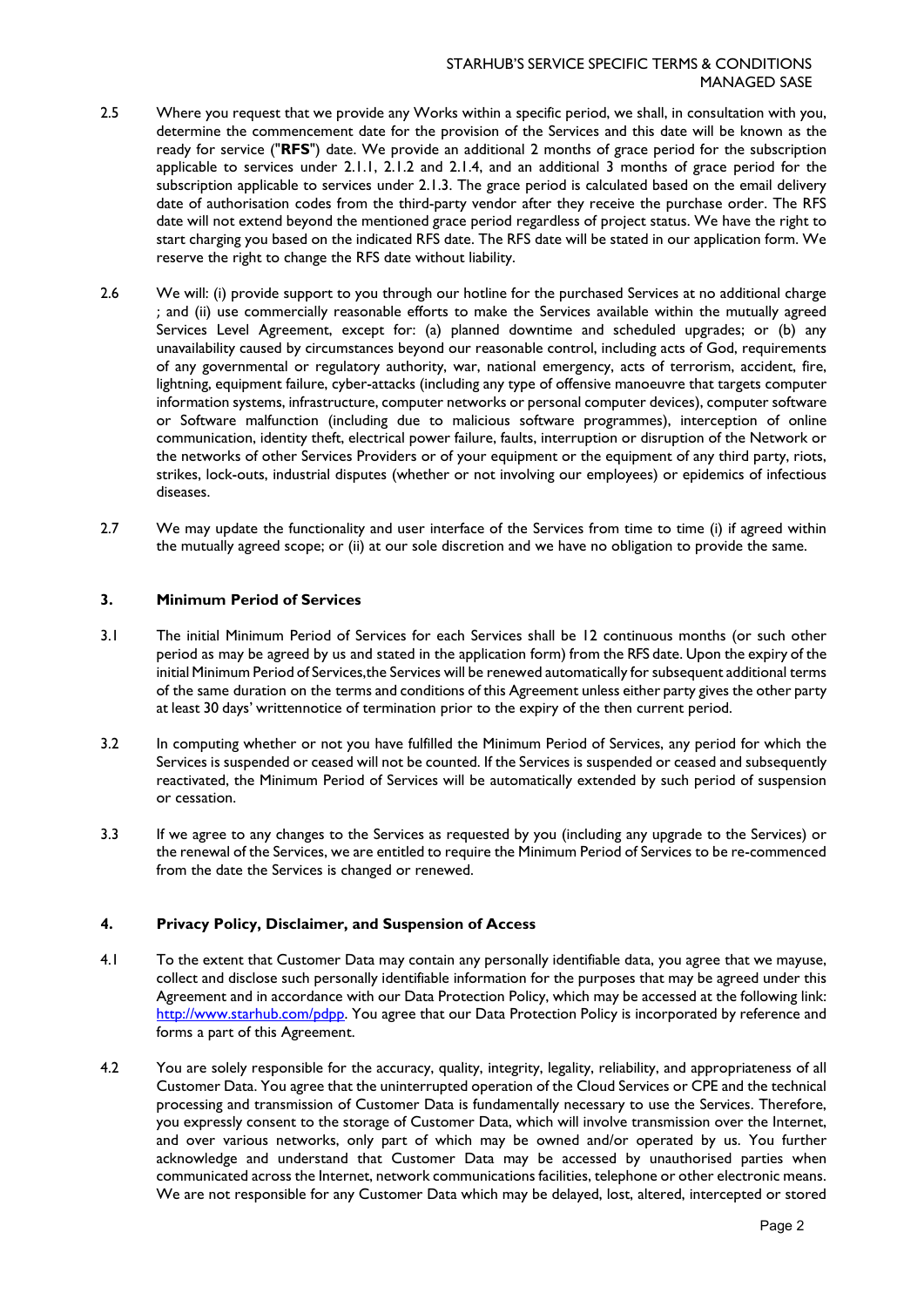during the transmission of any data whatsoever across public networks not owned and/or operated by us, including the Internet, third party websites and your local network. You agree that we are not in any way responsible for any interference with your use of or access to the Services or security breaches arising from or attributable to the Internet and you agree to waive any claims against us in that regard.

4.3 In addition to any other suspension or termination rights that we may have under this Agreement, certain extraordinary circumstances may require us to suspend or terminate the Services, as we may determine in our discretion. Such circumstances include the failure to pay the Subscription Fee for 2 consecutive months. In such instances, we may suspend or terminate your access to and/or use of, or otherwise modify, the Services and/or any part of it, without notice to you, in order to: (i) prevent damages to, or degradation of the integrity of our Network; (ii) comply with any law, regulation, court order, or other governmental request or order; or (iii) otherwise protect ourselves from potential legal liability or harm to our reputation or business. We will endeavour to notify you of the reason(s) for such suspension or termination action as soon as reasonably practicable. If we suspend the Services, we will promptly restore your access to the Services as soon as the event causing the suspension has been resolved as determined in our discretion. Nothing in this Agreement may limit our remedies or act as a waiver of our rights in any way with respect to any of the foregoing activities. We will not be responsible for any loss or damages incurred by you which is caused by any termination or suspension of access to or use of the Services under this paragraph.

# **5. Your Obligations in respect of the CPE**

This paragraph 5 describes your obligations in respect of the CPE.

- 5.1 You will allow us access to your Premises during regular business hours, and will, at no cost to us, provide any reasonable cooperation or assistance that we may request or require (including appropriate installation location and reasonable access to and use of electricity on your Premises) in order for us to install, maintain and operate the CPE on such premises during the Term, and to remove the CPE following the end of the Term upon request at a mutuallyagreed price.
- 5.2 During the Term and such reasonable period thereafter as we may require to remove the CPE from your Premises, you will not, and will not permit any other person to: (i) interfere with or prevent the operation of the CPE; (ii) remove the CPE from the location where it is installed; or (iii) modify, tamper with or disassemble the CPE, or attempt to do any of the above.
- 5.3 While on your Premises, the CPE will at all times remain your sole property, and you will take reasonable measures to secure the CPE against loss or theft. Such measures must not be less stringent than security measures you normally take to safeguard similar property belonging to you.
- 5.4 You shall be solely responsible and shall ensure that:
	- 5.4.1 there is sufficient space, including a proper rack, mounting space or desk, for the CPE and its installation;
	- 5.4.2 there is sufficient working area for access to the CPE and for installation of the CPE;
	- 5.4.3 there is an appropriate power socket and feed within 5 feet of the CPE, with no obstruction to the CPE;
	- 5.4.4 there is an appropriate LAN, WAN, or telecommunication line outlets pre-laid and cabled within 5 feet of the CPE, with all necessary cabling and patch cord correctly labelled and laid within reasonable distance to the respective ports;
	- 5.4.5 there is sufficient air-conditioning for the CPE, for example, alternating current (AC) and direct current (DC) supplies, surge suppression, uninterruptible power supply (UPS) capacity and circuit current capacity;
	- 5.4.6 there is sufficient and appropriate power distribution boxes, power socket, power feed, conduits, groundings, lightning protection, connectors and associated hardware for the CPE;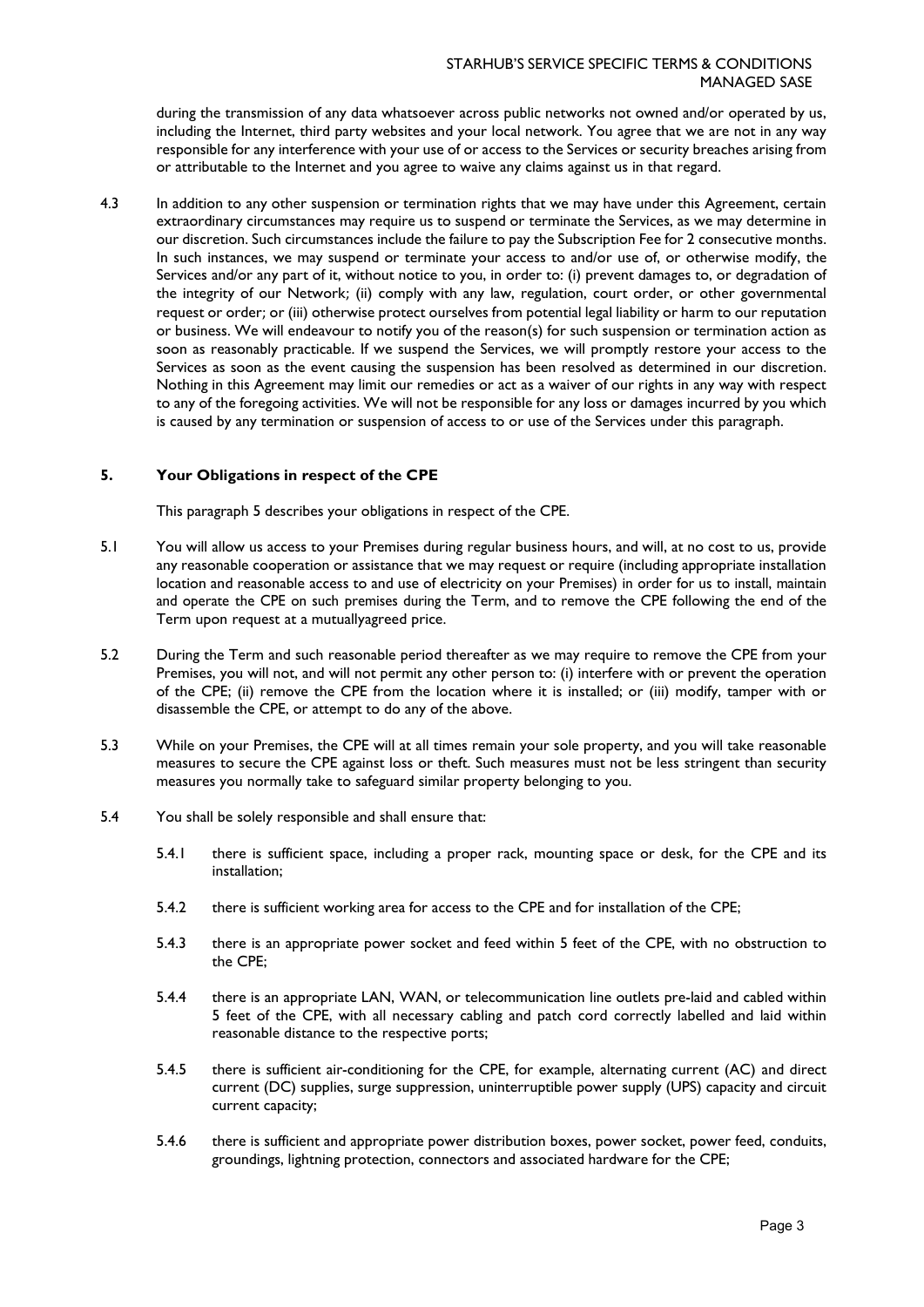- 5.4.7 the space for the installation of the CPE meets appropriate environmental conditions, for example, a raised floor, drop-down ceiling and cleanliness;
- 5.4.8 we can access the relevant area; and
- 5.4.9 your configuration details for the CPE are accurate.

### **6. Other Obligations**

Further obligations and responsibilities in respect of each of the Services, including the respective specific scope of work for each Service, may be set out in separate terms and conditions to be agreed between you and us.

#### **7. Managed Services Scope of Work**

- 7.1 Each Service Subscription comes with a standard 10 x Token services. Once token is expended, customer can choose to get another 5 or10 tokens separately charged by us.
- 7.2 The Managed Services is estimated to support 4-6 change requests within a year. Each change request will require us to evaluate how many tokens will be used. The minimum consumption for the token system is 0.5.
- 7.3 Monthly usage reports will be automatically generated from the portal. No customisation is supported.
- 7.4 Managed Services covers support for configuration changes and normal change requests directly related to the Services only, and does not include total re-configuration of the already configured Service, third-party devices configuration or support for third-party product related issues.

#### **8. Project Management Scope of Work**

- 8.1 Our Project Manager (remotely supported only) will handle the following:
	- High level scheduling
	- Coordination with required stakeholders
	- Track service start-date
	- Sign-off project closure
	- Onboard service to Level I support
	- Close order for billing to commence
- 8.2 Our secondary optional Project Manager (onsite support only) will provide the following (at your option, at additional cost):
	- Project schedule
	- Requirement gathering
	- Implementation & Migration (if required) plan
	- UAT plan
	- Project escalation matrix
- 8.3 Otherwise, our third-party vendor's QuickStart services will provide standard Project Management (remotely supported only).

### **9. Reservation of Rights**

9.1 We expressly reserve all rights in the Services and all materials provided by us under this Agreement, that we have not specifically granted to you. You acknowledge that all rights, title and interest in the Services and all materials provided by us under this Agreement, any update,adaptation, translation, customisation or derivative work and all intellectual property rights will remainwith us (or third-party suppliers, if applicable). You further acknowledge that the Services and all materials provided by us under this Agreement are licensed on a subscription basis and are not"sold" to you.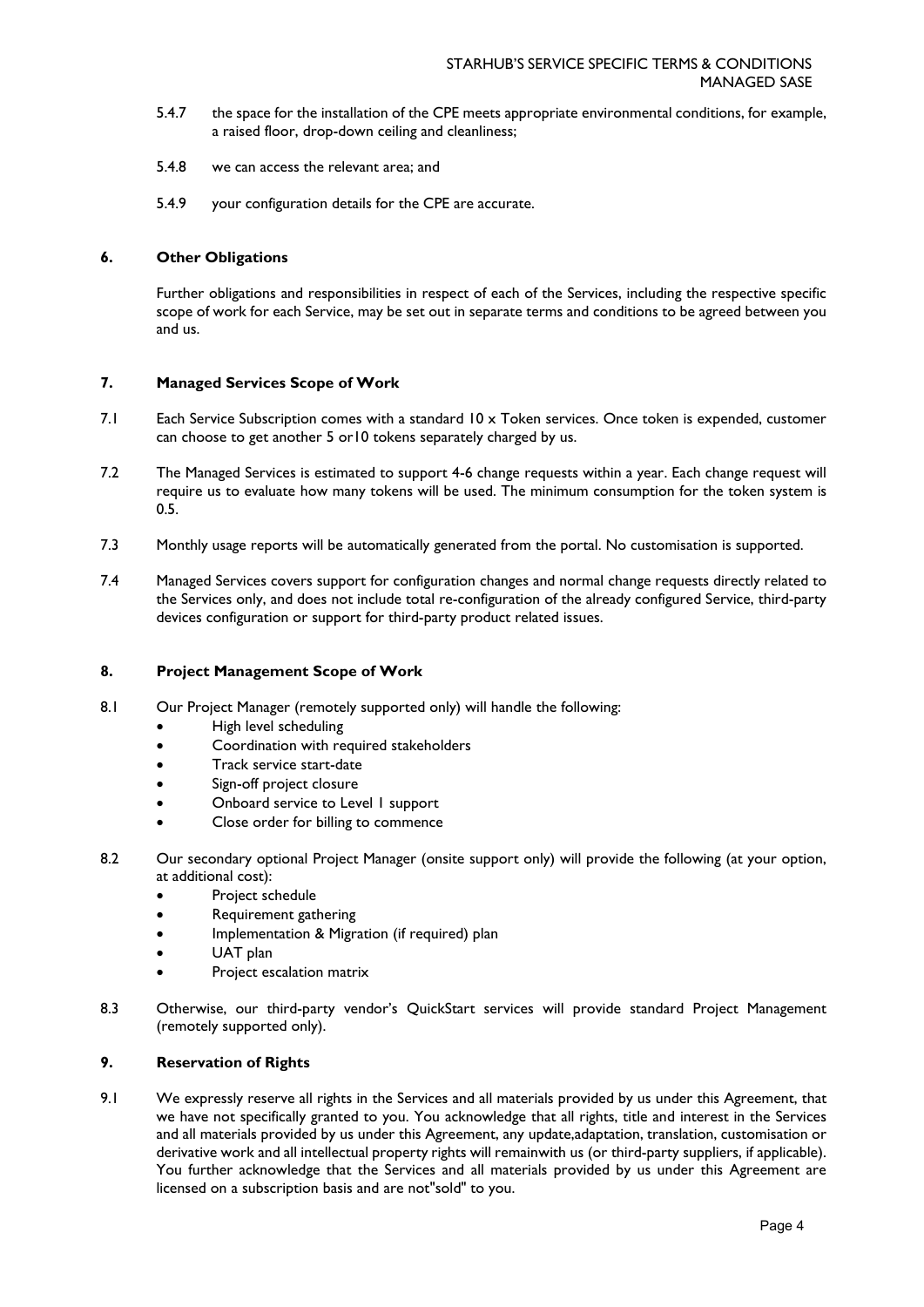#### **10. Customer Data**

- 10.1 You are solely responsible for the accuracy, appropriateness and completeness of all Customer Data. We will use the Customer Data provided in performing the Services on an "as is" basis, andwe will not be responsible for reviewing, validating or otherwise confirming the accuracy, appropriateness or completeness of Customer Data. You must ensure that the persons providing the Customer Data have agreed to their personal and other data being used for the marketing, research and market assessments, where applicable.
- 10.2 You are solely responsible for obtaining all necessary third-party consents and making all required thirdparty disclosures in accordance with applicable law regarding data or information (including any personally identifiable information) collected by us through the Cloud Services or CPE from third parties.
- 10.3 You may control the Customer Data stored by the Services including, at any time, by deleting all or part of the Customer Data stored on the Services.
- 10.4 You agree that you will not upload or transmit any Customer Data:
	- 10.4.1 that you do not have the lawful right to copy, transmit, distribute, and display (including any Customer Data that would violate any confidentiality or other obligations);
	- 10.4.2 that you do not have the consent or permission from the owner of any personally identifiable information contained in the Customer Data;
	- 10.4.3 that infringes or otherwise violates any intellectual property or other proprietary rights or any privacy rights of any third party (including any copyright, trademark, patent, trade secret, or other intellectual property right, or moral right or right of publicity);
	- 10.4.4 that is false or misleading;
	- 10.4.5 that is defamatory, obscene, or offensive; or
	- 10.4.6 that violates, or encourages any conduct that would violate any applicable law or regulation or would give rise to civil or criminal liability.

# **11. Customer Support**

We will provide the following standard customer support to you:

- 11.1 You will have access to the Managed Services Operating Centre Helpdesk Support.
- 11.2 We will use commercially reasonable efforts to correct any failure of the Services to substantially conform to its expected operation, provided that we will not be required to provide a correction for all such nonconformities.
- 11.3 We may update the Services in our sole discretion. We may from time to time schedule downtime for maintenance and upgrades.

# **12. Paying for the Solution or Services**

- 12.1 You must pay us the Charges. The Subscription Fee shall be payable each calendar month during the Term or where the payment milestone so dictates, and we shall invoice you for the same.
- 12.2 From time to time, we may prepare and send you, at the contact information on file with us, invoices for any Charges that have become due and payable under this Agreement. Unless otherwise expressly stated in an invoice, you must pay all invoiced amounts within 30 business days of the invoice date.
- 12.3 You may not withhold or set off any amounts due under this Agreement. We reserve the right to suspend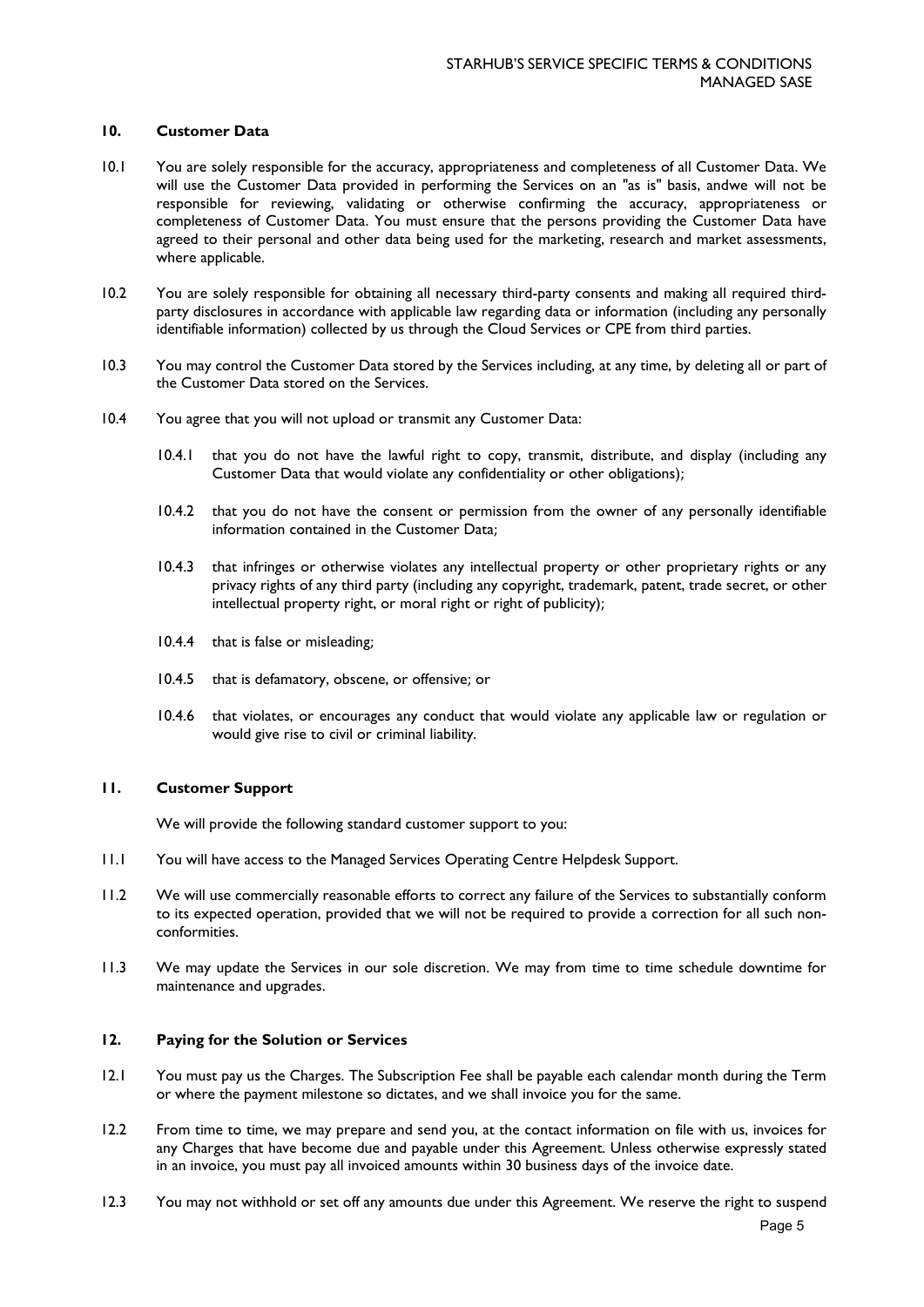your access to the Services until all due amounts are paid in full. We may charge you interest on the outstanding amount at 1.5% per month from the date the outstanding amount was due and payable and calculated on a daily basis or at such other rates as we may prescribe from time to time. Alternatively, we may charge you the standard late payment Charge as we may prescribe from time to time.

12.4 Unless otherwise stated, all Charges quoted in this Agreement are inclusive of goods and Services tax ("**GST**") at the current rate of 7%. If there is a change to the rate of GST, we reserve our right to adjust the Charges and prices accordingly.

# **13. Confidentiality & Proprietary Information**

- 13.1 For the purposes of this paragraph 13, you will be the "**Recipient**", we will be the "**Discloser**", and "**Confidential & Proprietary Information**" includes all information disclosed by the Discloser to the Recipient during the Term of this Agreement and marked as "**confidential**" or "**proprietary**" or which a reasonable person would understand to be confidential or proprietary, provided that (i) all parts of the Solution or Services, whether marked as "**confidential**" or "**proprietary**" or not; and (ii)the terms of this Agreement, will be considered to be our Confidential & Proprietary Information. Confidential & Proprietary Information does not include: (a) information already known or independently developed by the Recipient outside the scope of this Agreement by personnel not havingaccess to any Discloser's Confidential & Proprietary Information; (b) information that is publicly available through no wrongful act of the Recipient; or (c) information received by the Recipient from athird party who was free to disclose it without confidentiality obligations.
- 13.2 The Recipient agrees that during and after the Term, it shall not:
	- 13.2.1 disclose such Confidential & Proprietary Information of the Discloser to any person or entity, except to its own personnel, affiliates or agents on a "need to know" basis, and to such other recipients as the Discloser may approve in writing;
	- 13.2.2 use Confidential & Proprietary Information of the Discloser except to exercise its rights or perform its obligations under this Agreement; and
	- 13.2.3 alter (including removing) any Confidential & Proprietary Information of the Discloser.
- 13.3 The Recipient shall use at least the same degree of care in safeguarding the Confidential & Proprietary Information of the Discloser as the Recipient uses in safeguarding its own confidential information of a similar nature, but the Recipient shall exercise reasonable care in any event.
- 13.4 Upon the earlier of the Discloser's written request or the termination or expiration of this Agreement, and regardless of whether a dispute may exist, the Recipient shall return or destroy (as instructed by the Discloser) all Confidential & Proprietary Information of the Discloser in the Recipient's possession or control and cease all further use. Notwithstanding the foregoing, the Recipient may disclose the Discloser's Confidential & Proprietary Information to the extent that such disclosure is necessary for the Recipient to enforce its rights under this Agreement or is required by law or by the order of a court or similar judicial or administrative body, provided that the Recipient immediately notifies the Discloser in writing of such required disclosure and cooperates with the Discloser to seek an appropriate protective order.
- 13.5 The Recipient acknowledges that violation of the provisions of this paragraph 13 would cause irreparable harm to the Discloser which is not adequately compensable by monetary damages. In addition to other relief, it is agreed that injunctive relief shall be available to prevent any actual or threatened violation of such provisions.

#### **14. Warranty and Liability**

14.1 You represent and warrant that you will use and receive the Services in accordance with applicable laws.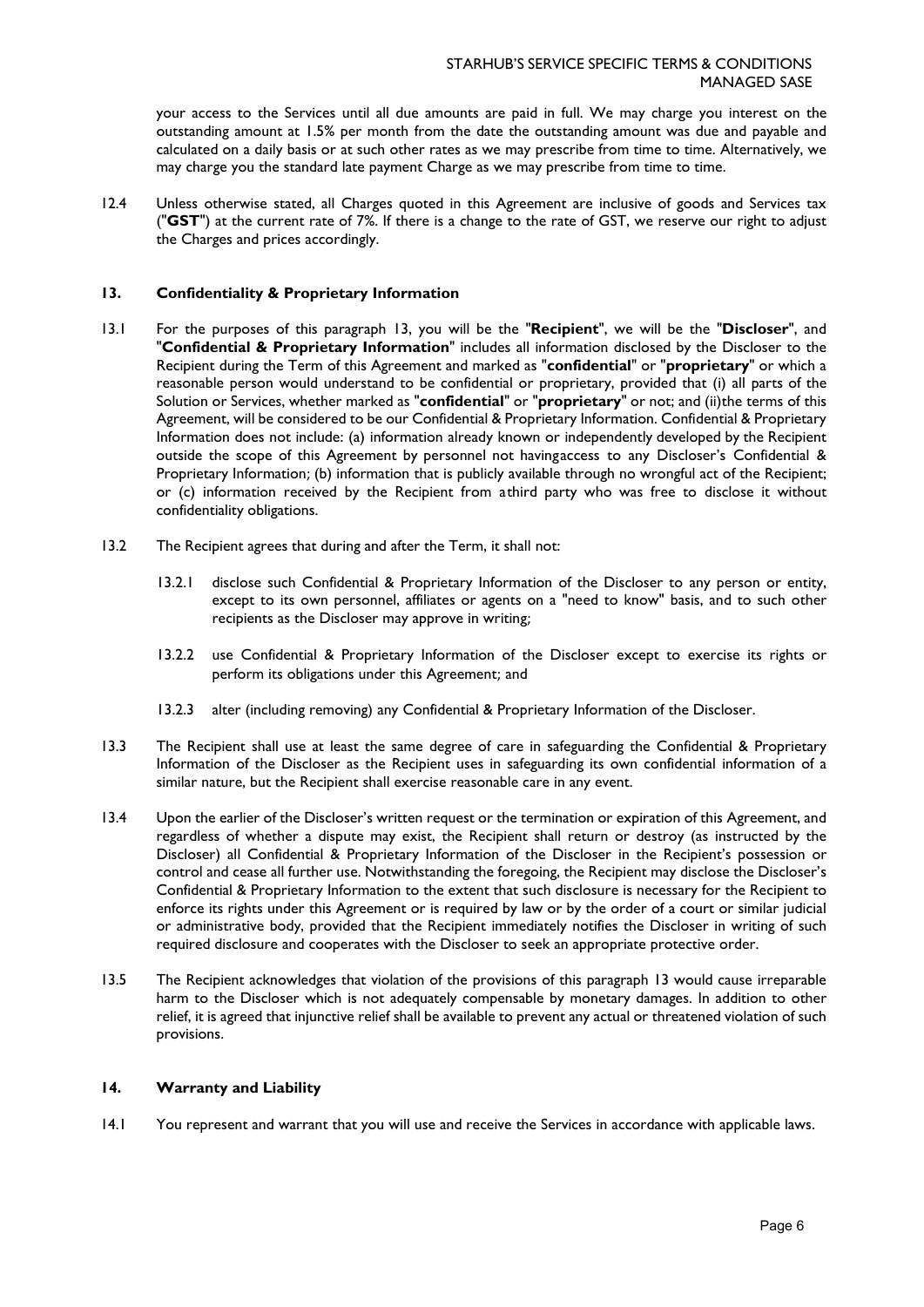- 14.2 The Services (including any installation or support Services) and CPE are provided on an "as is" and "as available" basis. You agree that you use the Services and CPE or rely on any Content obtained through the Services at your sole risk. To the fullest extent allowed by the law, we do not give any assurances, guarantees, or warranties, either express or implied, in relation to such Services, CPE or Content. In addition, we will not be liable for any delay or failure to provide the Services and the CPE, or any interruption or degradation of the quality of the Services which may arise from the following:
	- 14.2.1 an act or omission of an underlying carrier, Services Provider, vendor or other third party;
	- 14.2.2 equipment, network or facility failure;
	- 14.2.3 equipment, network or facility upgrade or modification;
	- 14.2.4 force majeure events such as acts of God, acts of nature, strikes, fire, war, riot, acts of terrorism and governmental actions;
	- 14.2.5 equipment, network or facility shortage;
	- 14.2.6 equipment or facility relocation;
	- 14.2.7 Services, equipment, network or facility failure caused by the loss of power to you;
	- 14.2.8 any act or omission by you or any person using the Solution, Services or Equipment provided to you;
	- 14.2.9 any third party's Services, equipment, software, network or facility; and/or
	- 14.2.10 any other cause that is beyond our control, including a failure of or defect in any Equipment, the failure of an incoming or outgoing communication, and the inability of communications to be connected, completed, or forwarded.
- 14.3 Specifically, we do not warrant:

.

- 14.3.1 that the Services, the Software or any equipment (which we provide to you, including the Equipment) will not cause any harm to your applications, equipment, hardware, software, networks or Content;
- 14.3.2 the accuracy, reliability or quality of any Content obtained through the Services or that defects in any Software will be corrected; and/or
- 14.3.3 that the Services and access to them are error-free, secure, uninterrupted, or available at all times.
- 14.4 Except as set out in this Agreement, we expressly exclude all other liability we may have to you, including all liability in contract, tort, negligence, misrepresentation, strict liability or statute. This exclusion applies for our benefit and that of the Services Providers whose networks are connected to each other or to the Network, all companies, directly or indirectly owned, wholly or partly owned or controlled by us or any of these parties, and all their officers, employees, contractors and agents or anyone else to whom we or these parties are responsible ("**the Relevant Parties**") and whether it relates to anything caused by or resulting from anything we and/or any of the Relevant Parties do or omit or delay in doing (even if done, omitted or delayed fraudulently, wilfully, recklessly, maliciously or negligently), whether or not it is contemplated or authorised by any agreement you have with us.
- 14.5 Neither we nor any of the Relevant Parties is liable for any special, incidental, indirect, consequential or punitive damages, losses, costs or expenses, or any loss of profits, revenue, business and/or anticipated savings, even if caused fraudulently, wilfully, recklessly, maliciously or negligently.
- 14.6 If any of the exclusions set out in this paragraph 14 does not apply, our liability will not exceed the lower of (i) your preceding month's Charges applicable to the Services in question or (ii) S\$5,000/- for any event or for any series of connected events. Further, our aggregate liability in any 12-month period will not exceed the lower of (a) your preceding 12-months' Charges applicable to the Services in question or (b) S\$10,000/-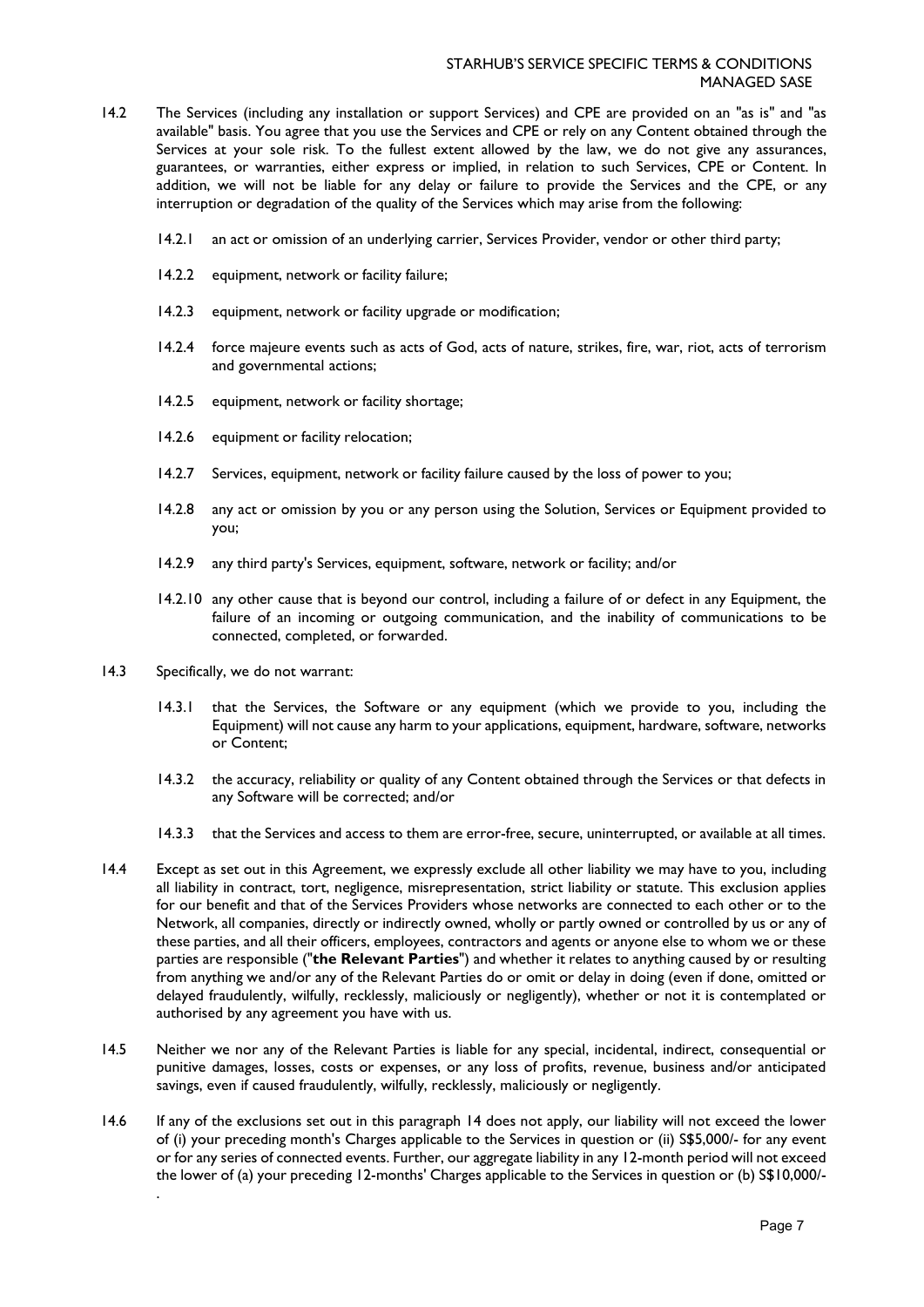- 14.7 The exclusions of liability above do not apply to any liability for death or personal injury resulting from our negligence or to any liability which cannot be lawfully excluded or restricted under the Unfair Contract Terms Act (Cap. 396).
- 14.8 The relevant Affiliate providing the Services or carrying out the actions set out in this Agreement shall be responsible for its acts or omissions.

### **15. Ending and Suspending the Services**

- 15.1 In addition to the rights either party may have against the other party under this Agreement for any antecedent breach of this Agreement and subject to the provisions of this paragraph 15, this Agreementor the Services hereunder may be terminated by either party giving at least 30 days' written notice to the other party.
- 15.2 If you give us notice that ends during the applicable Minimum Period of Services pursuant to paragraph 15.1 above, early termination Charges equivalent to the total outstanding payment, if any, and the aggregate of the monthly recurring Charges for the remainder of the unfulfilled Minimum Period of Services, shall apply.
- 15.3 If you terminate the Services at any time during the Minimum Period of Services for any reason whatsoever, including failing or refusing to pay the Charges as and when due, you must immediately pay us the early termination Charges equivalent to the total outstanding payment, if any, and the aggregate of the monthly recurring Charges for the remainder of the unfulfilled Minimum Period of Services.
- 15.4 Either of us may, in addition to other relief, suspend or terminate this Agreement if the other party breaches any material provision in this Agreement and does not correct such breach within 15 days after receiving the notice to correct such default or to commence corrective action reasonably acceptable to the aggrieved party and proceed with due diligence to completion. Either party shall be considered to be in default if it becomes insolvent, makes an assignment for the benefit of its creditors, a receiver is appointed or a petition in bankruptcy is filed with respect to the party and is not dismissed within 30 days.
- 15.5 If you fail to pay us any money due to us under this Agreement by the due date of the relevant invoice, we shall be entitled to suspend or terminate the Services by giving you 1 day's written notice.
- 15.6 If you give us notice to terminate this Agreement or Services that ends during the applicable Minimum Period of Services, or if we terminate this Agreement or Services due to your default prior to the expiry of the applicable Minimum Period of Services, you shall be liable:
	- 15.6.1 for all Charges for the Solution or Services accrued up to the date of termination which includes the full period of the last billing cycle without any pro-ration (and there shall be no refunds of any advance Charges made by you in respect of the Services);
	- 15.6.2 to pay or refund us a sum of moneys equal to any and all discounts, subsidies, waivers and rebates given by us to you up to the date of termination; and
	- 15.6.3 for all claims, damages, losses and liabilities which we may suffer because of the early termination, including any and all unrecoverable costs imposed by us by a third party relating to the early termination.
- 15.7 Upon termination or expiration of this Agreement for any reason:
	- 15.7.1 all rights and obligations of both parties (except for your payment of all sums owing, includingany Subscription Fees), including all licenses granted hereunder, shall immediately terminate except as provided below;
	- 15.7.2 within 30 days after the termination date, each Party must comply with the obligations to return or destroy all Confidential Information of the other Party under paragraph 13 (Confidential & Proprietary Information); and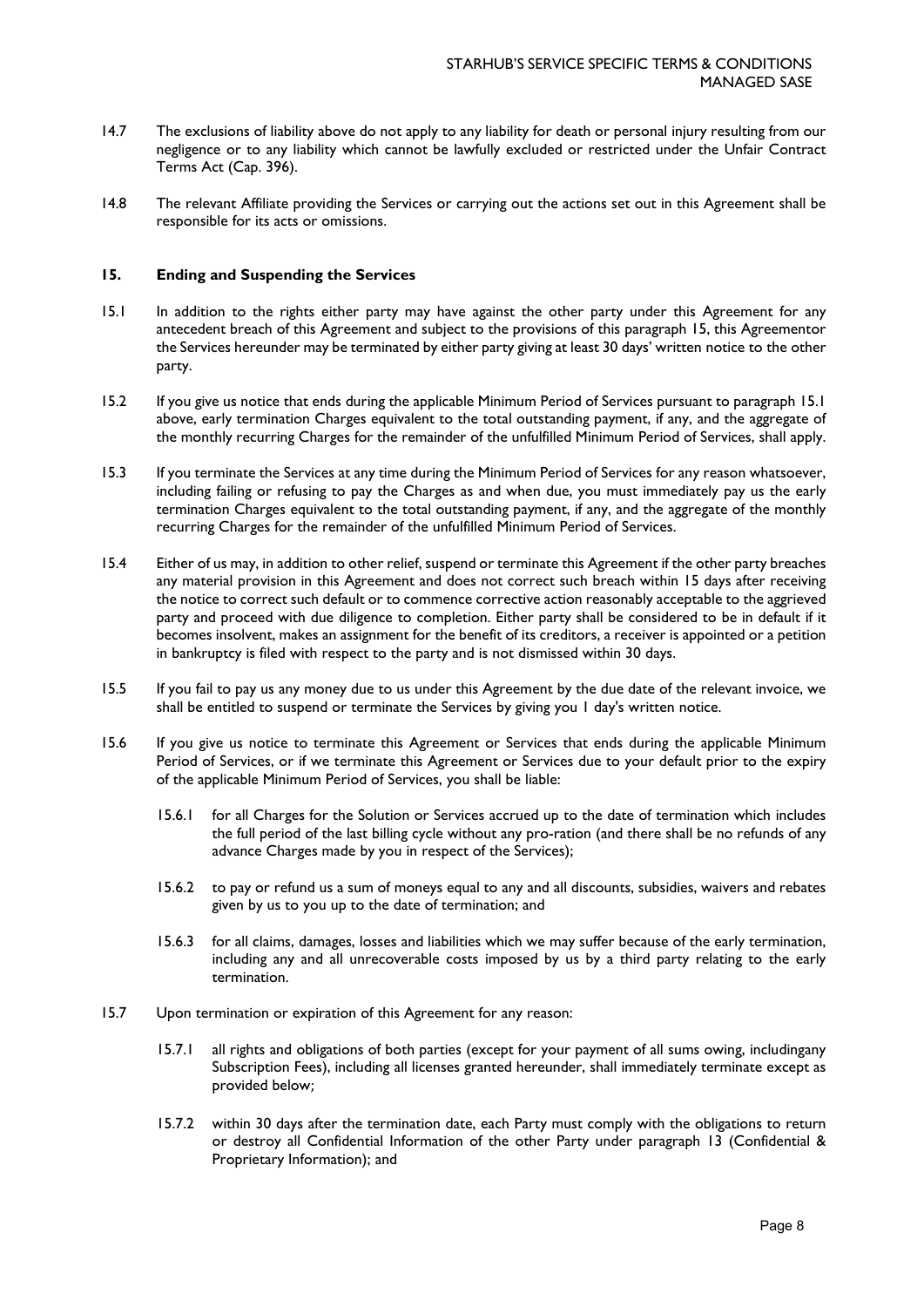15.7.3 in respect of the OPEX CPE, you will, if we inform you to do so: (i) immediately return the CPE to us; or (ii) within 30 days following the termination or expiration of this Agreement, provide us with such reasonable cooperation and access to your Premises for us to remove the CPE; (iii) uninstall the CPE so that the CPE is in a condition suitable for collection by us; and/or (iv) sell or otherwise deal with or dispose of the CPE in such manner as we deem fit.

# **16. Licence Agreement**

- 16.1 You and your users agree to be bound by the end-user license agreement ("**EULA**") of any third-party vendors whose hardware or software forms part of the Service ("**Provider**"). By signing up and using the Service, you are considered to have accepted in full the terms of the Provider's EULA, and any amendment or updates thereafter. If you do not accept the terms, we are unable to provide the Service to you. The EULA is provided below, or such other link from time to time. [https://www.paloaltonetworks.com/content/dam/pan/en\\_US/assets/pdf/datasheets/support/EULA-PANW-](https://www.paloaltonetworks.com/content/dam/pan/en_US/assets/pdf/datasheets/support/EULA-PANW-END-USER-LICENSE-AGREEMENT.pdf)[END-USER-LICENSE-AGREEMENT.pdf](https://www.paloaltonetworks.com/content/dam/pan/en_US/assets/pdf/datasheets/support/EULA-PANW-END-USER-LICENSE-AGREEMENT.pdf)
- 16.2 You and your users agree to be bound by the end-user support agreement ("**EUSA**") of any third-party vendors whose support service forms part of the Service ("**Provider**"). By signing up and using the Service, you are considered to have accepted in full the terms of the Provider's EUSA, and any amendment or updates thereafter. If you do not accept the terms, we are unable to provide the Service to you. The EUSA is provided below, or such other link as the Provider may provide from time to time. [https://www.paloaltonetworks.com/content/dam/pan/en\\_US/assets/pdf/datasheets/support/global](https://www.paloaltonetworks.com/content/dam/pan/en_US/assets/pdf/datasheets/support/global-customer-support-services-terms-conditions.pdf)[customer-support-services-terms-conditions.pdf](https://www.paloaltonetworks.com/content/dam/pan/en_US/assets/pdf/datasheets/support/global-customer-support-services-terms-conditions.pdf)

# **17. Other Legal Matters**

#### 17.1 **Indemnity**

- 17.1.1 You agree to fully defend, indemnify and hold us harmless, including our employees, officers, directors and affiliates against any and all liability (including damages, recoveries, deficiencies, interest, penalties and reasonable legal fees) to third parties (including any clients, the Singapore government and provincial taxing authorities) relating to:
	- 17.1.1.1 Customer Data;
	- 17.1.1.2 your breach of any of your obligations, representations or warranties under this Agreement;
	- 17.1.1.3 the operation of the CPE on your premises; and/or
	- 17.1.1.4 your use or receipt of the Services or by third parties on your behalf, including in combination with any third-party software, application or Services.

# 17.2 **Meanings**

This paragraph 17.2 sets out how certain words and phrases are used in this Agreement. Terms used but not defined in these Services Specific Terms & Conditions shall have the respective meanings given to them in the Business General Terms & Conditions.

### **What these words mean in this Agreement**

- 17.2.1 **"Agreement"** means these terms and conditions, any other terms and conditions otherwise agreed between us in writing, the Business General Terms & Conditions, as well as any other proposal, quotation or statement of work that may be provided by us.
- 17.2.2 **"Charges"** means the amounts payable by you to us, including the Subscription Fee.
- 17.2.3 **"Cloud Services"** refers to the cloud security subscription or cloud networking subscription provided by us under this Agreement, with or without an agent installed at the Premises and which